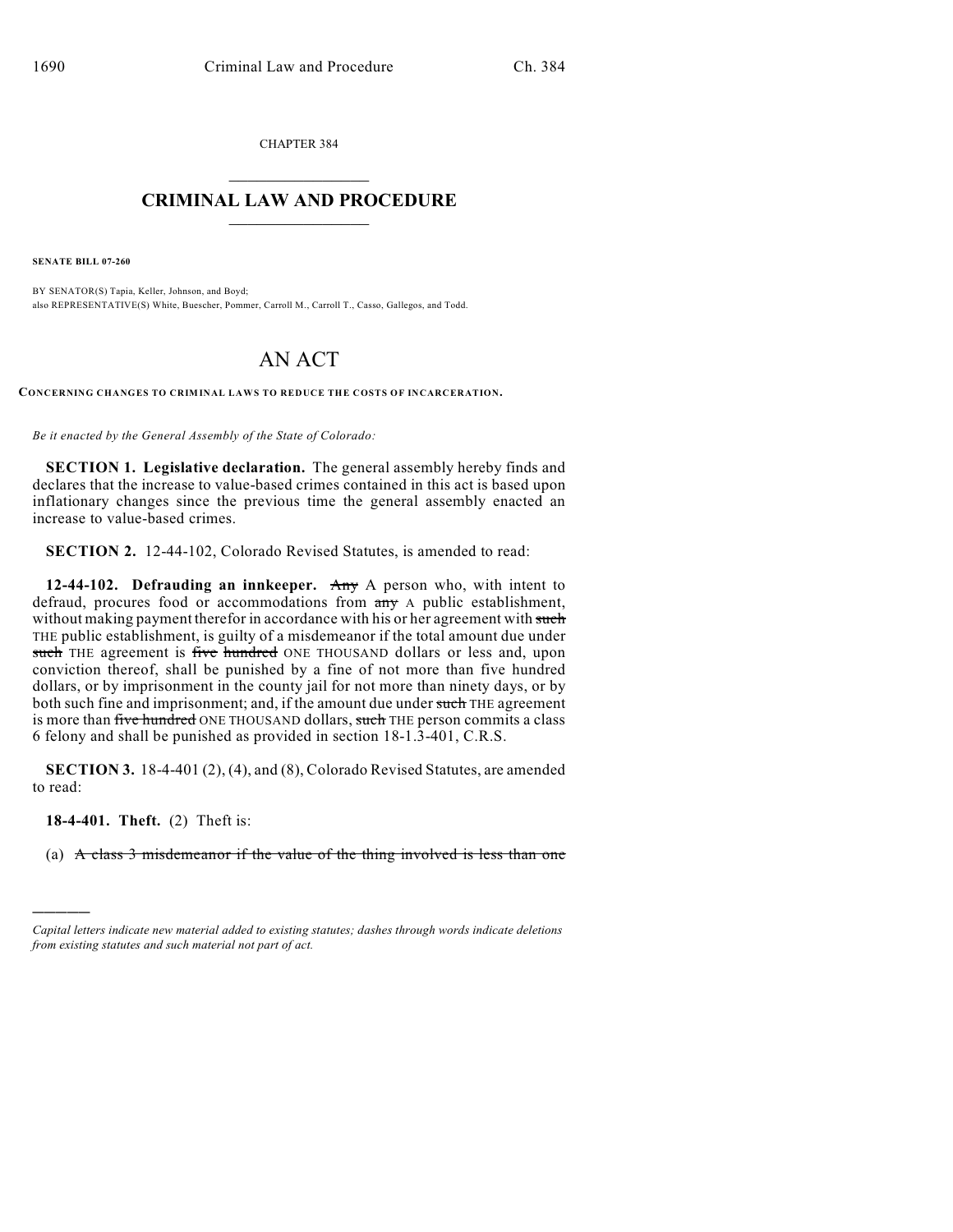## hundred dollars;

(b) A class 2 misdemeanor if the value of the thing involved is  $one$  hundred dollars or more but less than five hundred dollars;

(b.5) A CLASS 1 MISDEMEANOR IF THE VALUE OF THE THING INVOLVED IS FIVE HUNDRED DOLLARS OR MORE BUT LESS THAN ONE THOUSAND DOLLARS;

(c) A class 4 felony if the value of the thing involved is five hundred ONE THOUSAND dollars or more but less than fifteen TWENTY thousand dollars;

(d) A class 3 felony if the value of the thing involved is fifteen TWENTY thousand dollars or more.

(4) When a person commits theft twice or more within a period of six months without having been placed in jeopardy for the prior offense or offenses, and the aggregate value of the things involved is five hundred ONE THOUSAND dollars or more but less than fifteen TWENTY thousand dollars, it is a class 4 felony; however, if the aggregate value of the things involved is fifteen TWENTY thousand dollars or more, it is a class 3 felony.

(8) A municipality shall have concurrent power to prohibit theft, by ordinance, where the value of the thing involved is less than five hundred ONE THOUSAND dollars.

**SECTION 4.** 18-4-402 (2), (3), (4), (5), and (6), Colorado Revised Statutes, are amended, and the said 18-4-402 is further amended BY THE ADDITION OF A NEW SUBSECTION, to read:

**18-4-402. Theft of rental property.** (2) Theft of rental property is a class 3 misdemeanor where the value of the property involved is less than one hundred dollars.

(3) Theft of rental property is a class 2 misdemeanor where the value of the property involved is one hundred dollars or more and is less than five hundred dollars.

(3.5) THEFT OFRENTAL PROPERTY IS A CLASS 1 MISDEMEANOR WHERE THE VALUE OF THE PROPERTY INVOLVED IS FIVE HUNDRED DOLLARS OR MORE BUT LESS THAN ONE THOUSAND DOLLARS.

(4) Theft of rental property is a class 5 felony where the value of the property involved is five hundred ONE THOUSAND dollars or more but less than fifteen TWENTY thousand dollars.

(5) Theft of rental property is a class 3 felony where the value of the property involved is fifteen TWENTY thousand dollars or more.

(6) When a person commits theft of rental property twice or more within a period of six months without having been placed in jeopardy for the prior offense or offenses, and the aggregate value of the property involved is five hundred ONE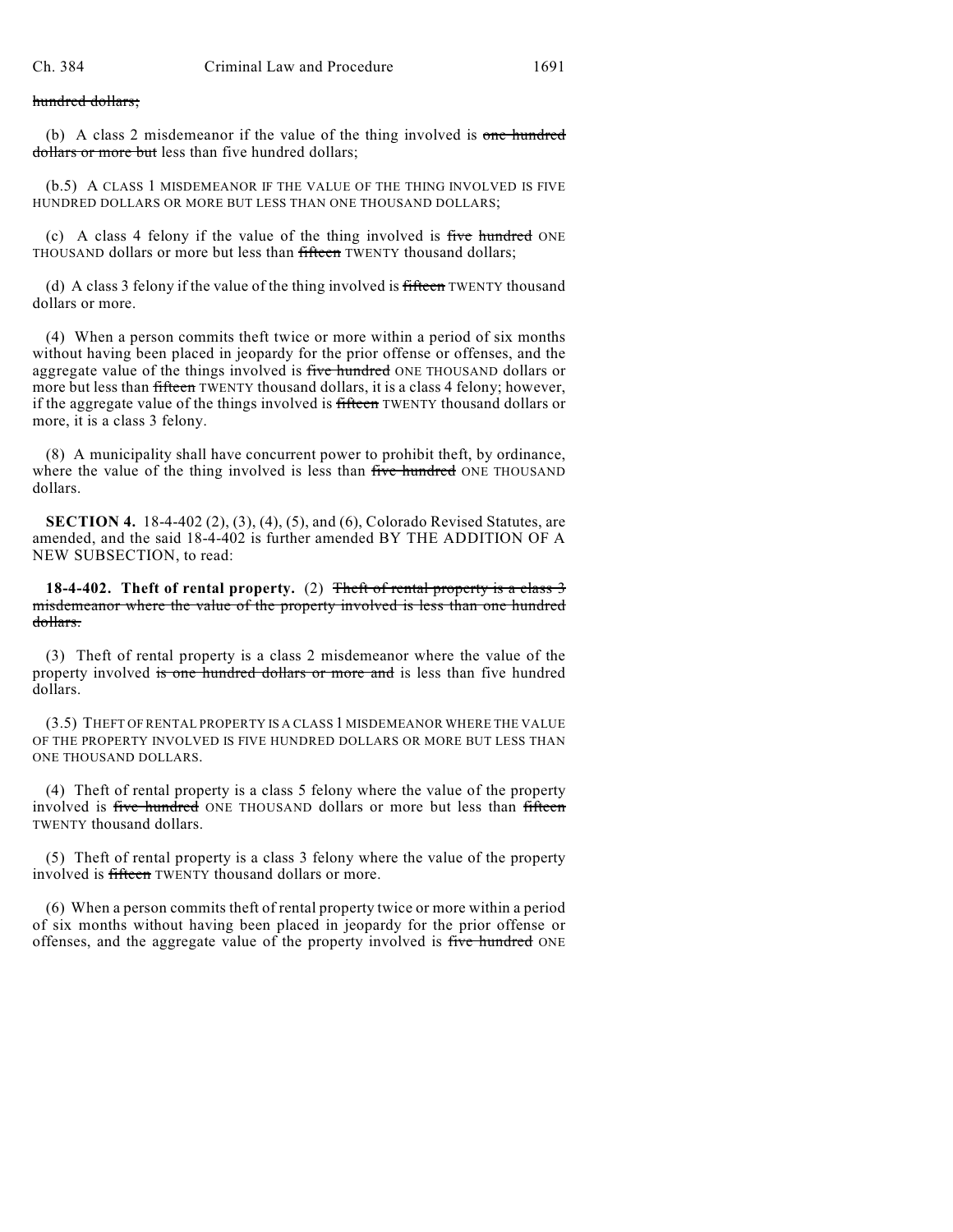THOUSAND dollars or more but less than fifteen TWENTY thousand dollars, it is a class 5 felony; however, if the aggregate value of the property involved is fifteen TWENTY thousand dollars or more, it is a class 3 felony.

**SECTION 5.** 18-4-409 (3) and (4), Colorado Revised Statutes, are amended to read:

**18-4-409. Aggravated motor vehicle theft.** (3) Aggravated motor vehicle theft in the first degree is a:

(a) Class 4 felony if the value of the motor vehicle or motor vehicles involved is fifteen TWENTY thousand dollars or less;

(b) Class 3 felony if the value of the motor vehicle or motor vehicles involved is more than fifteen TWENTY thousand dollars or if the defendant has twice previously been convicted or adjudicated of charges separately brought and tried either in this state or elsewhere of an offense involving theft of a motor vehicle under the laws of this state, any other state, the United States, or any territory subject to the jurisdiction of the United States.

(4) A person commits aggravated motor vehicle theft in the second degree if he or she knowingly obtains or exercises control over the motor vehicle of another without authorization or by threat or deception and if none of the aggravating factors in subsection (2) of this section are present. Aggravated motor vehicle theft in the second degree is a:

(a) Class 5 felony if the value of the motor vehicle or motor vehicles involved is fifteen TWENTY thousand dollars or more:

(b) Class 6 felony if the value of the motor vehicle or motor vehicles involved is five hundred ONE THOUSAND dollars or more but less than fifteen TWENTY thousand dollars;

(c)  $Class 2$  CLASS 1 misdemeanor if the value of the motor vehicle or motor vehicles involved is less than five hundred ONE THOUSAND dollars.

**SECTION 6.** 18-4-410 (2), (3), (4), (5), (6), and (7), Colorado Revised Statutes, are amended, and the said 18-4-410 is further amended BY THE ADDITION OF A NEW SUBSECTION, to read:

**18-4-410. Theft by receiving.** (2) Where the value of the thing involved is less than one hundred dollars, theft by receiving is a class 3 misdemeanor.

(3) Where the value of the thing involved is one hundred dollars or more but less than five hundred dollars, theft by receiving is a class 2 misdemeanor.

(3.5) WHERE THE VALUE OF THE THING INVOLVED IS FIVE HUNDRED DOLLARS OR MORE BUT LESS THAN ONE THOUSAND DOLLARS, THEFT BY RECEIVING IS A CLASS 1 MISDEMEANOR.

(4) Where the value of the thing involved is five hundred ONE THOUSAND dollars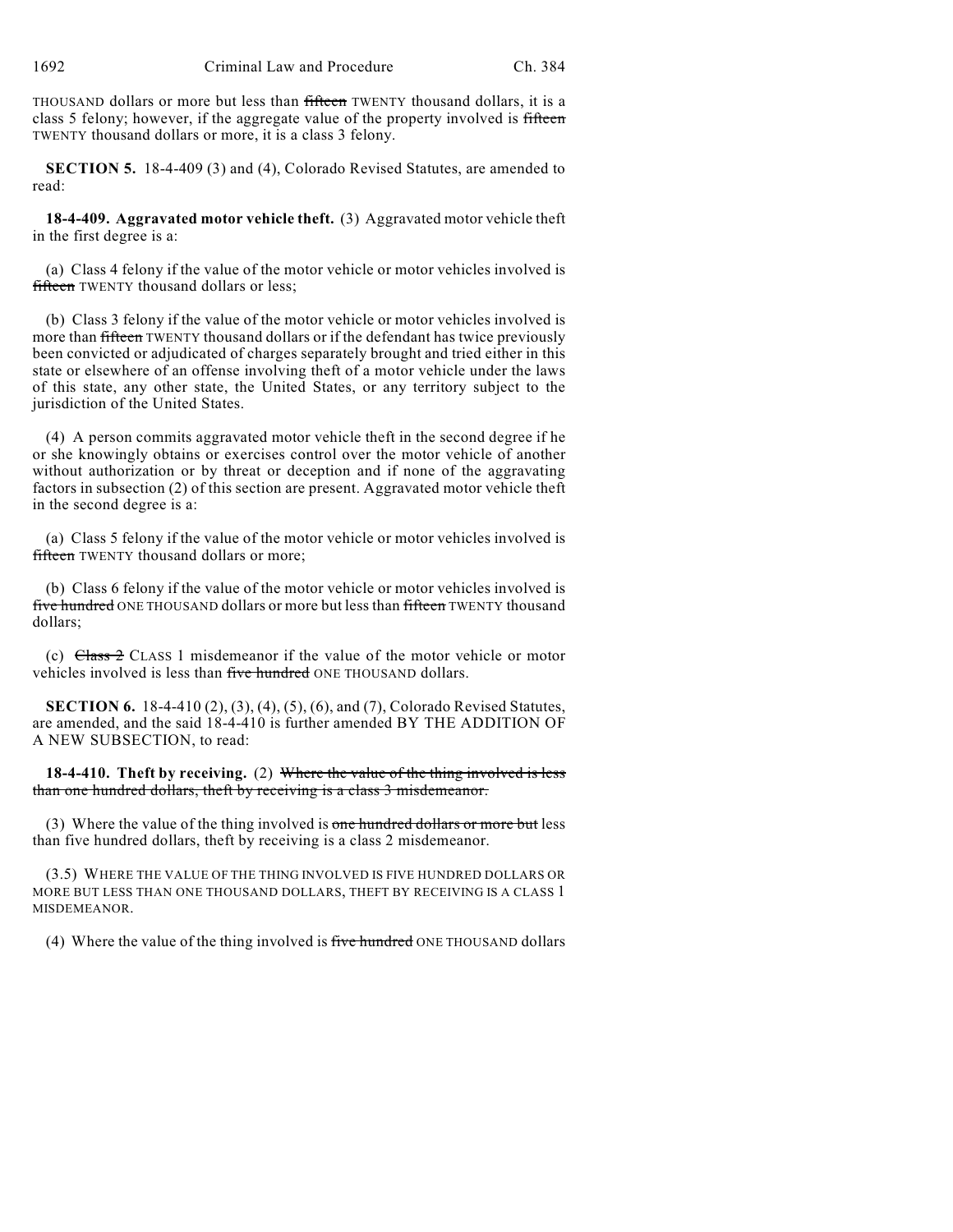or more but less than fifteen TWENTY thousand dollars, theft by receiving is a class 4 felony.

(5) Where the value of the thing involved is fifteen TWENTY thousand dollars or more, theft by receiving is a class 3 felony.

(6) When the aggregate value of the thing or things involved is five hundred ONE THOUSAND dollars or more and the person committing theft by receiving is engaged in the business of buying, selling, or otherwise disposing of stolen goods for a profit, theft by receiving is a class 3 felony.

(7) When a person commits theft by receiving twice or more within a period of six months without having been placed in jeopardy for the prior offenses and the aggregate value of the things involved is five hundred ONE THOUSAND dollars or more but less than fifteen TWENTY thousand dollars, it is a class 4 felony; however, if the aggregate value of the things involved is fifteen TWENTY thousand dollars or more, it is a class 3 felony.

**SECTION 7.** 18-4-501 (1), Colorado Revised Statutes, is amended to read:

**18-4-501. Criminal mischief.** (1) Any A person who knowingly damages the real or personal property of one or more other persons, including property owned by the person jointly with another person or property owned by the person in which another person has a possessory or proprietary interest in the course of a single criminal episode, commits a  $\frac{1}{3}$  CLASS 2 misdemeanor where the aggregate damage to the real or personal property is less than one FIVE hundred dollars. Where the aggregate damage to the real or personal property is one hundred dollars or more but less than five hundred dollars, such person commits a class 2 misdemeanor. WHERE THE AGGREGATE DAMAGE TO THE REAL OR PERSONAL PROPERTY IS FIVE HUNDRED DOLLARS OR MORE BUT LESS THAN ONE THOUSAND DOLLARS, THE PERSON COMMITS A CLASS 1 MISDEMEANOR. Where the aggregate damage to the real or personal property is five hundred ONE THOUSAND dollars or more but less than fifteen TWENTY thousand dollars, such THE person commits a class 4 felony. Where the aggregate damage to the real or personal property is fifteen TWENTY thousand dollars or more, such THE person commits a class 3 felony.

**SECTION 8.** 18-5-205 (3) (a), (3) (b), and (3) (c), Colorado Revised Statutes, are amended, and the said 18-5-205 (3) is further amended BY THE ADDITION OF A NEW PARAGRAPH, to read:

**18-5-205. Fraud by check - definitions - penalties.** (3) Fraud by check is:

(a) A class 3 misdemeanor if the fraudulent check was in the sum of less than one hundred dollars;

(b) A class 2 misdemeanor if the fraudulent check was for the sum of  $\sigma$ hundred dollars or more and less than five hundred dollars or if the offender is convicted of fraud by check involving the issuance of two or more checks within any A sixty-day period in the state of Colorado totaling one hundred dollars or more and less than five hundred dollars in the aggregate;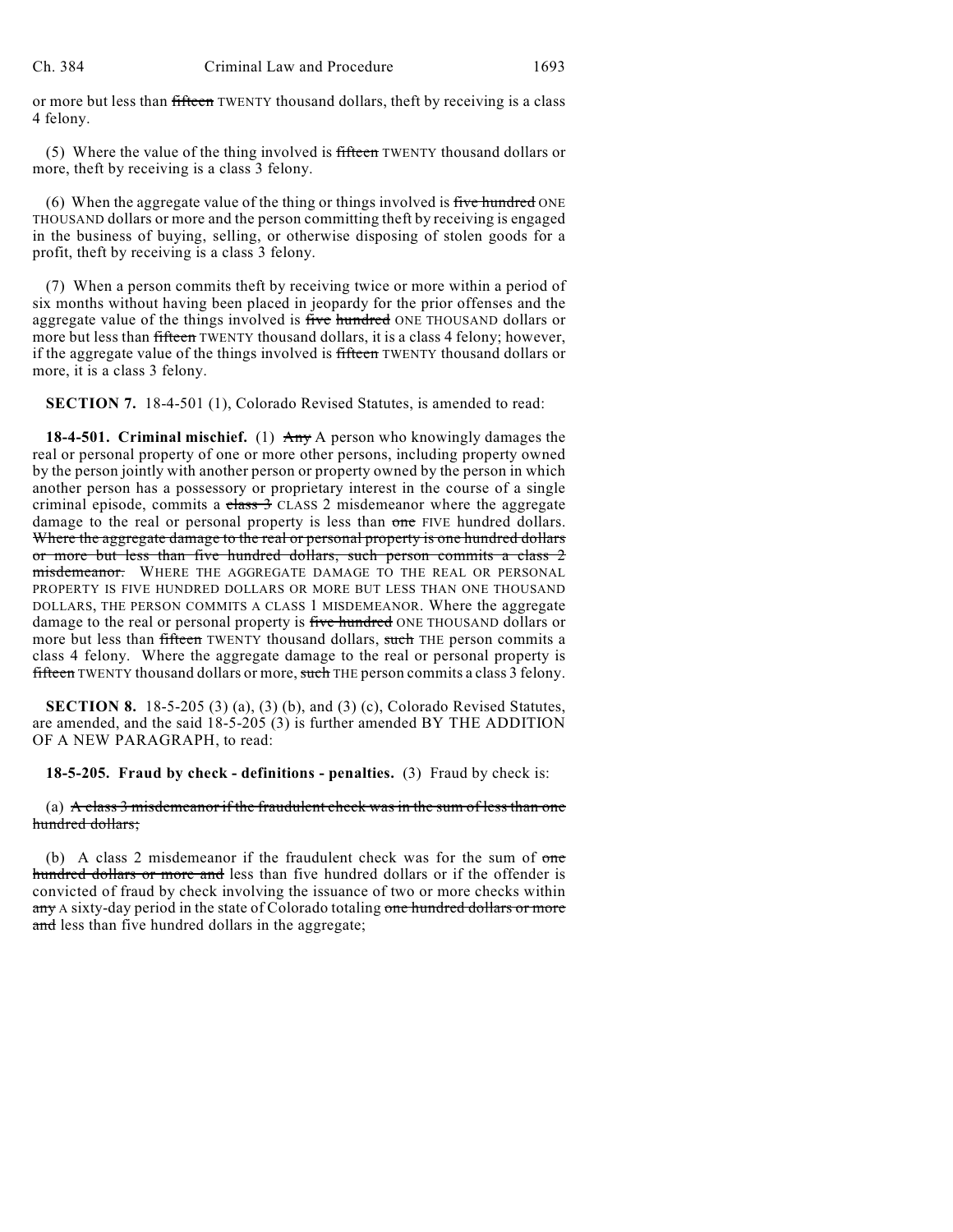(b.5) A CLASS 1 MISDEMEANOR IF THE FRAUDULENT CHECK WAS FOR THE SUM OF FIVE HUNDRED DOLLARS OR MORE BUT LESS THAN ONE THOUSAND DOLLARS OR IF THE OFFENDER IS CONVICTED OF FRAUD BY CHECK INVOLVING THE ISSUANCE OF TWO OR MORE CHECKS WITHIN A SIXTY-DAY PERIOD IN THE STATE OF COLORADO TOTALING FIVE HUNDRED DOLLARS OR MORE BUT LESS THAN ONE THOUSAND DOLLARS IN THE AGGREGATE;

(c) A class 6 felony if the fraudulent check was for the sum of  $f$  five hundred ONE THOUSAND dollars or more, or if the offender is convicted of fraud by check involving the issuance of two or more checks within any A sixty-day period in the state of Colorado totaling five hundred ONE THOUSAND dollars or more in the aggregate, or if the offender has been twice previously convicted under this section or a former statute of this state of similar content and purport;

**SECTION 9.** 18-5-206, Colorado Revised Statutes, is amended to read:

**18-5-206. Defrauding a secured creditor or debtor.** (1) If a person, with intent to defraud a creditor by defeating, impairing, or rendering worthless or unenforceable any security interest, sells, assigns, transfers, conveys, pledges, encumbers, conceals, destroys, or disposes of any collateral subject to a security interest:

(a) Such person commits a class 3 misdemeanor if the value of the collateral is less than one hundred dollars;

(b) Such THE person commits a class 2 misdemeanor if the value of the collateral is one hundred dollars or more but less than five hundred dollars;

(b.5) THE PERSON COMMITS A CLASS 1 MISDEMEANOR IF THE VALUE OF THE COLLATERAL IS FIVE HUNDRED DOLLARS OR MORE BUT LESS THAN ONE THOUSAND DOLLARS;

(c) Such THE person commits a class 5 felony if the value of the collateral is five hundred ONE THOUSAND dollars or more but less than fifteen TWENTY thousand dollars; and

(d) Such THE person commits a class 3 felony if the value of the collateral is **fifteen** TWENTY thousand dollars or more.

(2) If a creditor, with intent to defraud a debtor, sells, assigns, transfers, conveys, pledges, buys, or encumbers a promissory note or contract signed by the debtor:

(a) Such creditor commits a class 3 misdemeanor if the amount owing on the note or contract is less than one hundred dollars;

(b) Such THE creditor commits a class 2 misdemeanor if the amount owing on such THE note or contract is one hundred dollars or more but less than five hundred dollars;

(b.5) THE CREDITOR COMMITS A CLASS 1 MISDEMEANOR IF THE AMOUNT OWING ON THE NOTE OR CONTRACT IS FIVE HUNDRED DOLLARS OR MORE BUT LESS THAN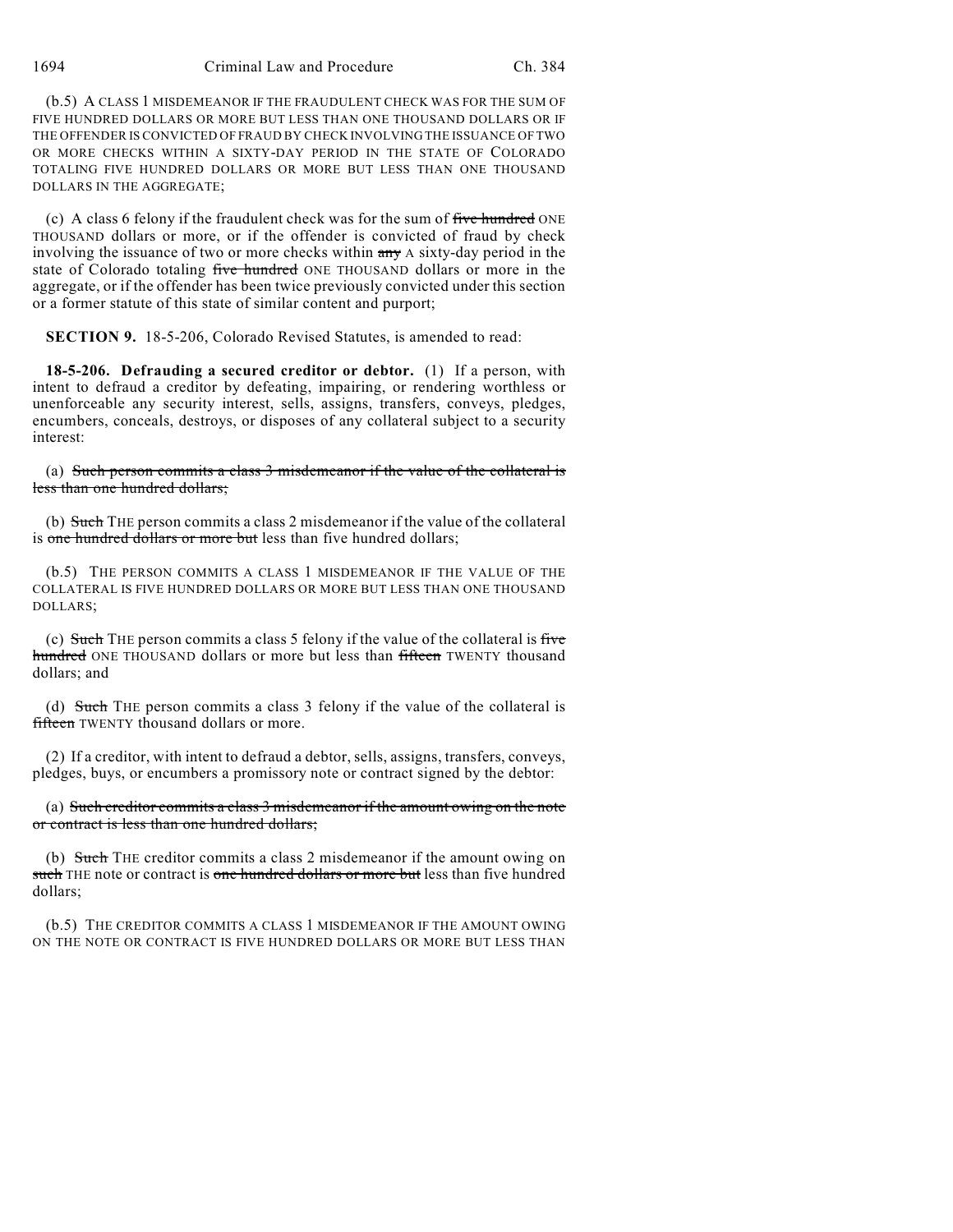ONE THOUSAND DOLLARS;

(c) Such THE creditor commits a class 5 felony if the amount owing on such THE note or contract is five hundred ONE THOUSAND dollars or more but less than fifteen TWENTY thousand dollars; and

(d) Such THE creditor commits a class 3 felony if the amount owing on such THE note or contract is fifteen TWENTY thousand dollars or more.

**SECTION 10.** 18-5-502, Colorado Revised Statutes, is amended to read:

**18-5-502. Failure to pay over assigned accounts.** Where, under the terms of an assignment of an account, as defined in section 4-9-102 (a) (2), C.R.S., the assignor, being permitted to collect the proceeds from the debtor, is to pay over to the assignee any of such THE proceeds and, after collection thereof, the assignor willfully and wrongfully fails to pay over to the assignee such THE proceeds amounting to five hundred ONE THOUSAND dollars or more, the person commits a class 5 felony. Where the amount of such THE proceeds withheld by the assignor is less than five hundred ONE THOUSAND dollars, the person commits a class  $2$ CLASS 1 misdemeanor.

**SECTION 11.** 18-5-504, Colorado Revised Statutes, is amended to read:

**18-5-504. Concealment or removal of secured property.** If a person who has given a security interest in personal property, as security interest is defined in section  $4-1-201$  (b) (35), C.R.S., or other person with actual knowledge of such THE security interest, during the existence of the security interest, knowingly conceals or removes the encumbered property from the state of Colorado without written consent of the secured creditor, the person commits a class 5 felony where the value of the property concealed or removed is five hundred ONE THOUSAND dollars or more. Where the value of the property concealed or removed is less than five hundred ONE THOUSAND dollars, the person commits a class 2 CLASS 1 misdemeanor.

**SECTION 12.** 18-5-505, Colorado Revised Statutes, is amended to read:

**18-5-505. Failure to pay over proceeds unlawful.** Where, under the terms of any AN instrument creating a security interest in personal property, as security interest is defined in section 4-1-201 (b) (35), C.R.S., the person giving the security interest and retaining possession of the encumbered property and having liberty of sale or other disposition, is required to account to the secured creditor for the proceeds of such THE sale or other disposition, and willfully and wrongfully fails to pay to the secured creditor the amounts due on account thereof, the person giving the security interest commits a class 5 felony where the amount of the proceeds withheld is five hundred ONE THOUSAND dollars or more. If the amount of the proceeds withheld is less than five hundred ONE THOUSAND dollars, the person commits a class 2 CLASS 1 misdemeanor.

**SECTION 13.** 18-5-702 (3), Colorado Revised Statutes, is amended to read:

**18-5-702. Unauthorized use of a financial transaction device.**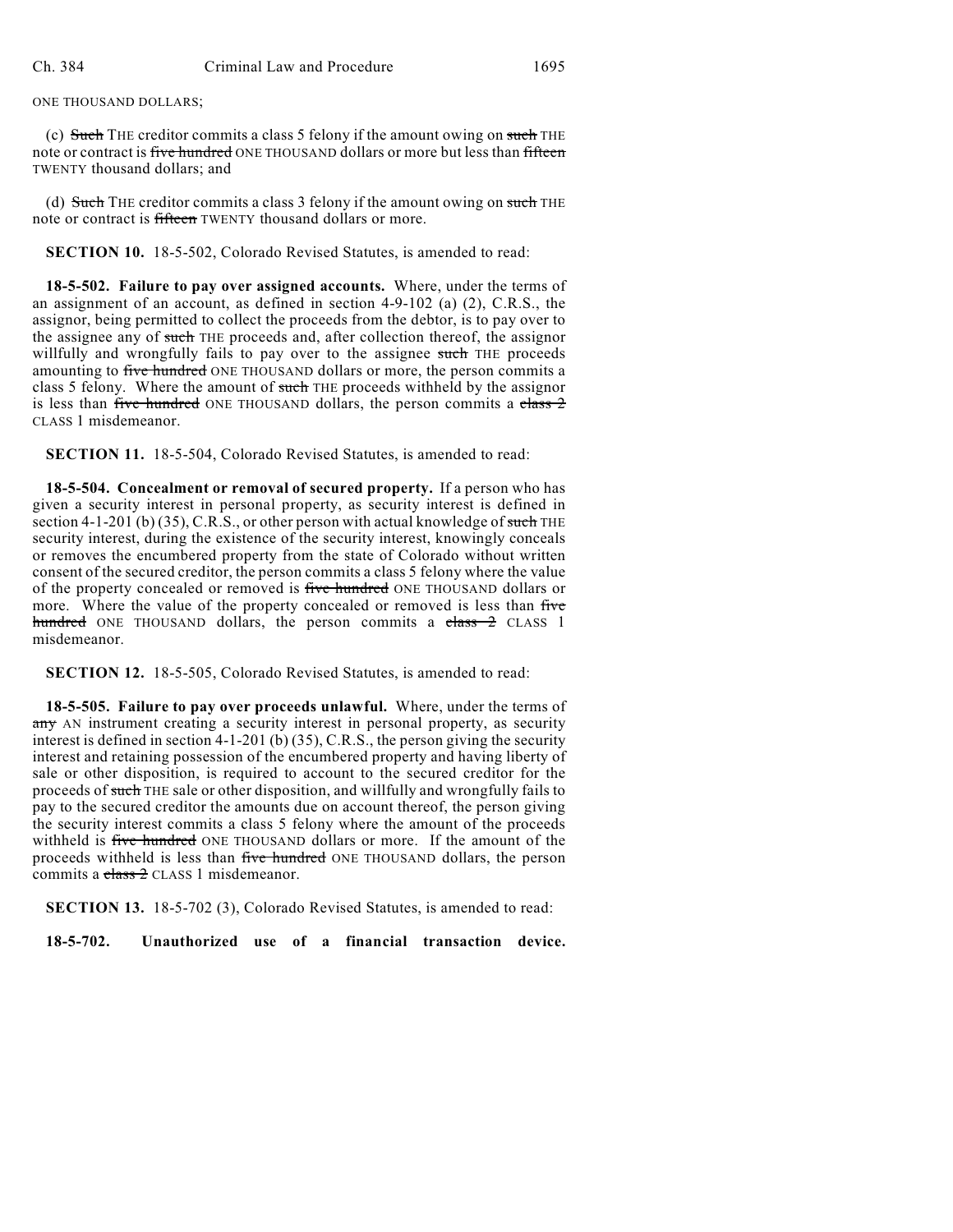(3) Unauthorized use of a financial transaction device is:

(a) A class 1 petty offense if the value of the cash, credit, property, or services obtained or of the financial payments made is less than one hundred dollars;

(b) A  $\frac{1}{2}$  CLASS 1 misdemeanor if the value of the cash, credit, property, or services obtained or of the financial payments made is one hundred dollars or more but less than five hundred ONE THOUSAND dollars;

(c) A class 5 felony if the value of the cash, credit, property, or services obtained or of the financial payments made is five hundred ONE THOUSAND dollars or more but less than fifteen TWENTY thousand dollars;

(d) A class 3 felony if the value of the cash, credit, property, or services obtained or of the financial payments made is fifteen TWENTY thousand dollars or more.

**SECTION 14.** 18-5.5-102 (3) (a), Colorado Revised Statutes, is amended to read:

**18-5.5-102. Computer crime.** (3) (a) Except as provided in paragraph (b) of this subsection (3), if the loss, damage, value of services, or thing of value taken, or cost of restoration or repair caused by a violation of this section is less than one hundred dollars, computer crime is a class 3 misdemeanor; if one hundred dollars or more but less than five hundred dollars, computer crime is a class 2 misdemeanor; IF FIVE HUNDRED DOLLARS OR MORE BUT LESS THAN ONE THOUSAND DOLLARS, COMPUTER CRIME IS A CLASS 1 MISDEMEANOR; if five hundred ONE THOUSAND dollars or more but less than fifteen TWENTY thousand dollars, computer crime is a class 4 felony; if fifteen TWENTY thousand dollars or more, computer crime is a class 3 felony.

**SECTION 15.** 26-2-306 (2) and (3), Colorado Revised Statutes, are amended to read:

**26-2-306. Trafficking in food stamps.** (2) Trafficking in food stamps is:

(a)  $\land$  class 3 misdemeanor under section 18-1.3-501, C.R.S., if the value of the food stamps is less than one hundred dollars;

(b) A class 2 misdemeanor under section 18-1.3-501, C.R.S., if the value of the food stamps is one hundred dollars or more but less than five hundred dollars;

(b.5) A CLASS 1 MISDEMEANOR UNDER SECTION 18-1.3-501,C.R.S., IF THE VALUE OF THE FOOD STAMPS IS FIVE HUNDRED DOLLARS OR MORE BUT LESS THAN ONE THOUSAND DOLLARS;

(c) A class 4 felony under section 18-1.3-401, C.R.S., if the value of the food stamps is five hundred ONE THOUSAND dollars or more but less than fifteen TWENTY thousand dollars;

(d) A class 3 felony under section 18-1.3-401, C.R.S., if the value of the food stamps is fifteen TWENTY thousand dollars or more.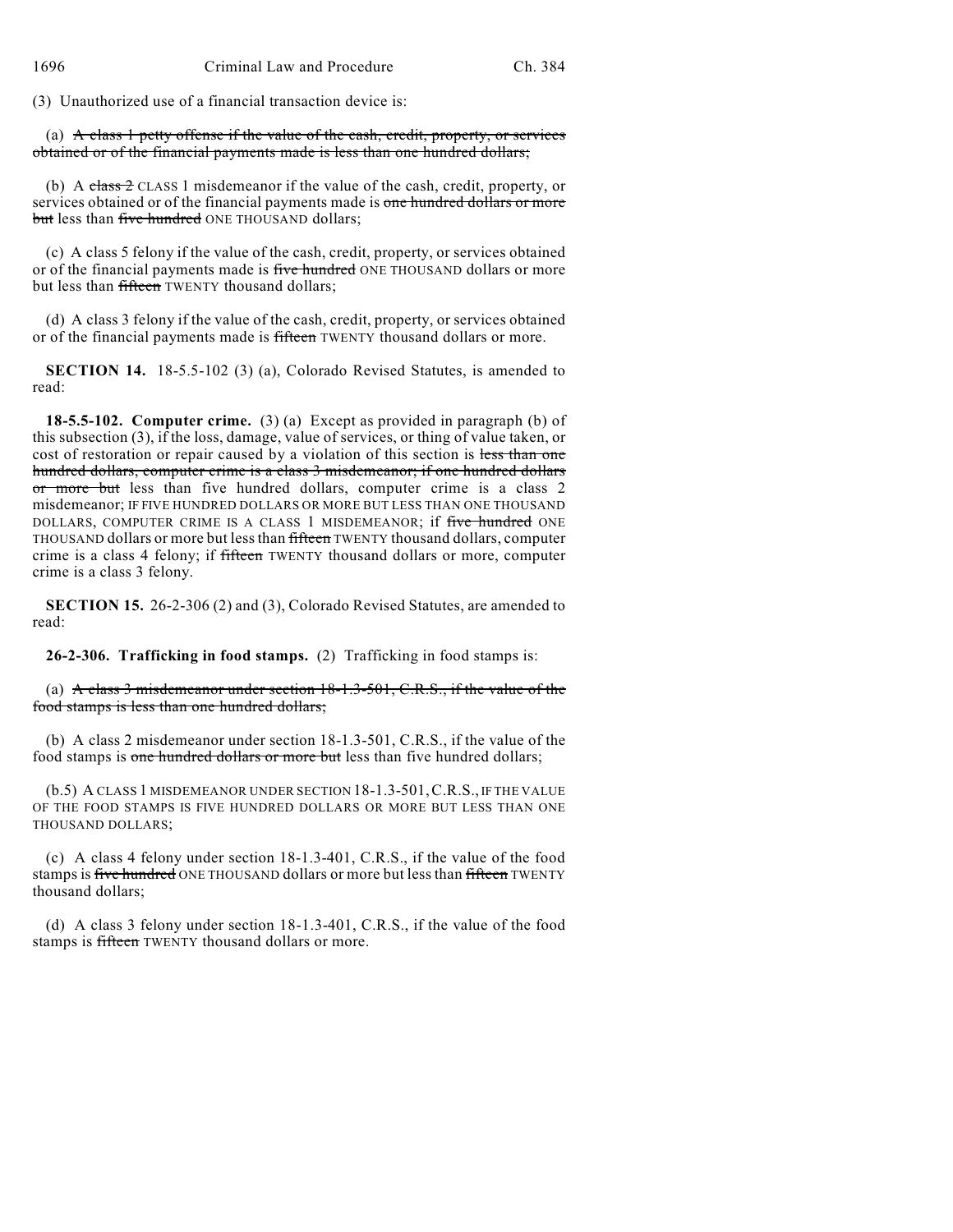(3) When a person commits the offense of trafficking in food stamps twice or more within a period of six months without having been placed in jeopardy for the prior offense or offenses and the aggregate value of the food stamps involved is five hundred ONE THOUSAND dollars or more but less than fifteen TWENTY thousand dollars, it is a class 4 felony; however, if the aggregate value of the food stamps involved is fifteen TWENTY thousand dollars or more, it is a class 3 felony.

**SECTION 16.** 42-5-103 (2), Colorado Revised Statutes, is amended to read:

**42-5-103. Tampering with a motor vehicle.** (2) Tampering with a motor vehicle is:

(a) A class  $2$  CLASS 1 misdemeanor if the damage is less than five hundred ONE THOUSAND dollars;

(b) A class 5 felony if the damage is five hundred ONE THOUSAND dollars or more but less than fifteen TWENTY thousand dollars;

(c) A class 3 felony if the damage is fifteen TWENTY thousand dollars or more or causes bodily injury to  $\frac{1}{x}$  A person.

**SECTION 17.** 42-5-104 (2) and (3), Colorado Revised Statutes, are amended to read:

**42-5-104. Theft of motor vehicle parts - theft of license plates.** (2) Theft of motor vehicle parts is:

(a) A  $\frac{class 2}{Class 1}$  misdemeanor if the value of the thing involved is less than five hundred ONE THOUSAND dollars;

(b) A class 5 felony if the value of the thing involved is five hundred ONE THOUSAND dollars or more but less than fifteen TWENTY thousand dollars;

(c) A class 3 felony if the value of the thing involved is fifteen TWENTY thousand dollars or more.

(3) When a person commits theft of motor vehicle parts two times or more within a period of six months without having been placed in jeopardy for the prior offense or offenses and the aggregate value of the things involved is five hundred ONE THOUSAND dollars or more but less than fifteen TWENTY thousand dollars, it is a class 5 felony; however, if the aggregate value of the things involved is fifteen TWENTY thousand dollars or more, it is a class 4 felony.

**SECTION 18.** 24-33.5-503 (1), Colorado Revised Statutes, is amended BY THE ADDITION OF A NEW PARAGRAPH to read:

**24-33.5-503. Duties of division.** (1) The division has the following duties:

(s) TO REPORT, ON OR BEFORE JANUARY 15, 2011, AND EVERY FIVE YEARS THEREAFTER, IN CONSULTATION WITH THE STATE ECONOMIST, TO THE JUDICIARY COMMITTEES OF THE SENATE AND THE HOUSE OF REPRESENTATIVES, OR ANY